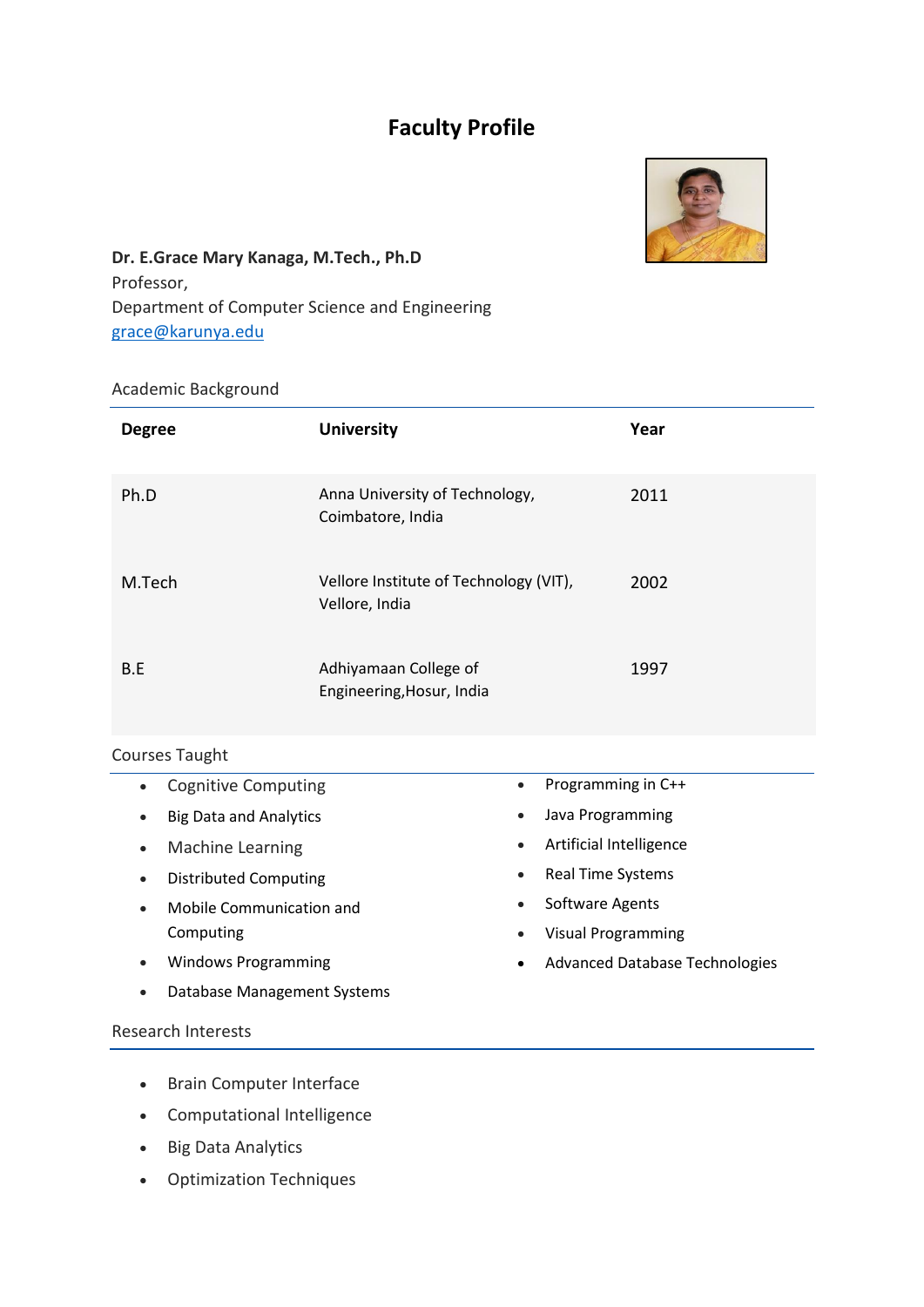#### Most recent Publications

- Radha Subramanyam,G. Josemin Bala,Nagabushanam Perattur, **E. Grace Mary Kanaga** (2021), "Energy Efficient MAC with Variable Duty Cycle for Wireless Sensor Networks", International Journal of Electronics, Taylor & Francis (Article in Press) [https://doi.org/10.1080/00207217.2021.1892202] (SCI Indexed) [Impact Factor 1.004]
- Radha. S, Bala. G.J, **E. Grace Mary Kanaga**, Nagabushanam, P.C (2020), "Scheduling and adaptive listening approaches in MAC for WSN applications: A survey", Journal of High Speed Networks, Volume 26, Issue 4, 2020, Pages 325-338 ( SCI Indexed)
- S. Seetha, Sharmila Anand John Francis, **E. Grace Mary Kanaga**, Esther Daniel (2020), "ESAM Energy Saving Slot Allocation Based Multicast Routing in Wireless Mesh Network", EAI Endorsed Transactions on Energy Web, SCI indexed, Impact Factor: 0.38, ISSN: 2032944X.
- Sminesh, C.N., **Grace Mary Kanaga, E**., Sreejish, A.G. (2020), A multi-controller placement strategy in software defined networks using affinity propagation, International Journal of Internet Technology and Secured Transactions, 10(1-2), pp. 229-253. (Scopus  $Indexed - SJR : 0.314)$
- C. N. Sminesh, **E. Grace Mary Kanaga**, and A. G. Sreejish (2020), Augmented Affinity Propagation-Based Network Partitioning for Multiple Controllers Placement in Software Defined Networks, Journal of Computational and Theoretical Nanoscience ,Vol. 17, 228–233. (Scopus Indexed)
- Sminesh, C.N., **Mary Kanaga, E.G**., Roy, A. (2019), Optimal multi-controller placement strategy in SD-WAN using modified density peak clustering, IET Communications, 13 (20), pp. 3509-3518 (SCI indexed IF : 1.779)
- Hepsiba, P. S., & **Grace Mary Kanaga, E**. (2019). Intelligent scheduling of bag-of-tasks applications in the cloud. International Journal of Advanced Computer Science and Applications, 10(5), 473-480. (SCIE indexed)
- Seetha, S., Sharmila Anand, J. F., & **Grace Mary Kanaga, E**. (2019). RFSMPF: Rank based forwarder selection in MCAST with fuzzy optimized path formation in wireless mesh network. *Wireless Networks,* doi:10.1007/s11276-019-02091-7 Impact Factor: 2.45., (SCI indexed)
- Belfin, R.V., **Grace Mary Kanaga, E**. (2018), Parallel seed selection method for overlapping community detection in social network Scalable Computing, 19 (4), pp. 375-385. (Scopus Indexed)
- Sminesh, C.N., **Grace Mary Kanaga, E**., Ranjitha, K. (2018), "A proactive flow admission and re-routing scheme for load balancing and mitigation of congestion propagation in SDN data plane", International Journal of Computer Networks and Communications, pp.117 - 134, vol.6. (Scopus Indexed)
- Belfin. R.V., **E. Grace Mary Kanaga** and Piotr Bródka (2018), "Overlapping Community Detection using Superior Seed Set Selection in Social Networks", Journal of Computers & Electrical Engineering, Vol 70, pp. 1074-1083. Elsevier.(SCI indexed) (IF: 3.818)

Ph. D / UG & PG Projects Guided

#### Ph. Guidance

- Successfully guided four Ph.D Scholars
- Currently guiding two full time and 4 part time scholars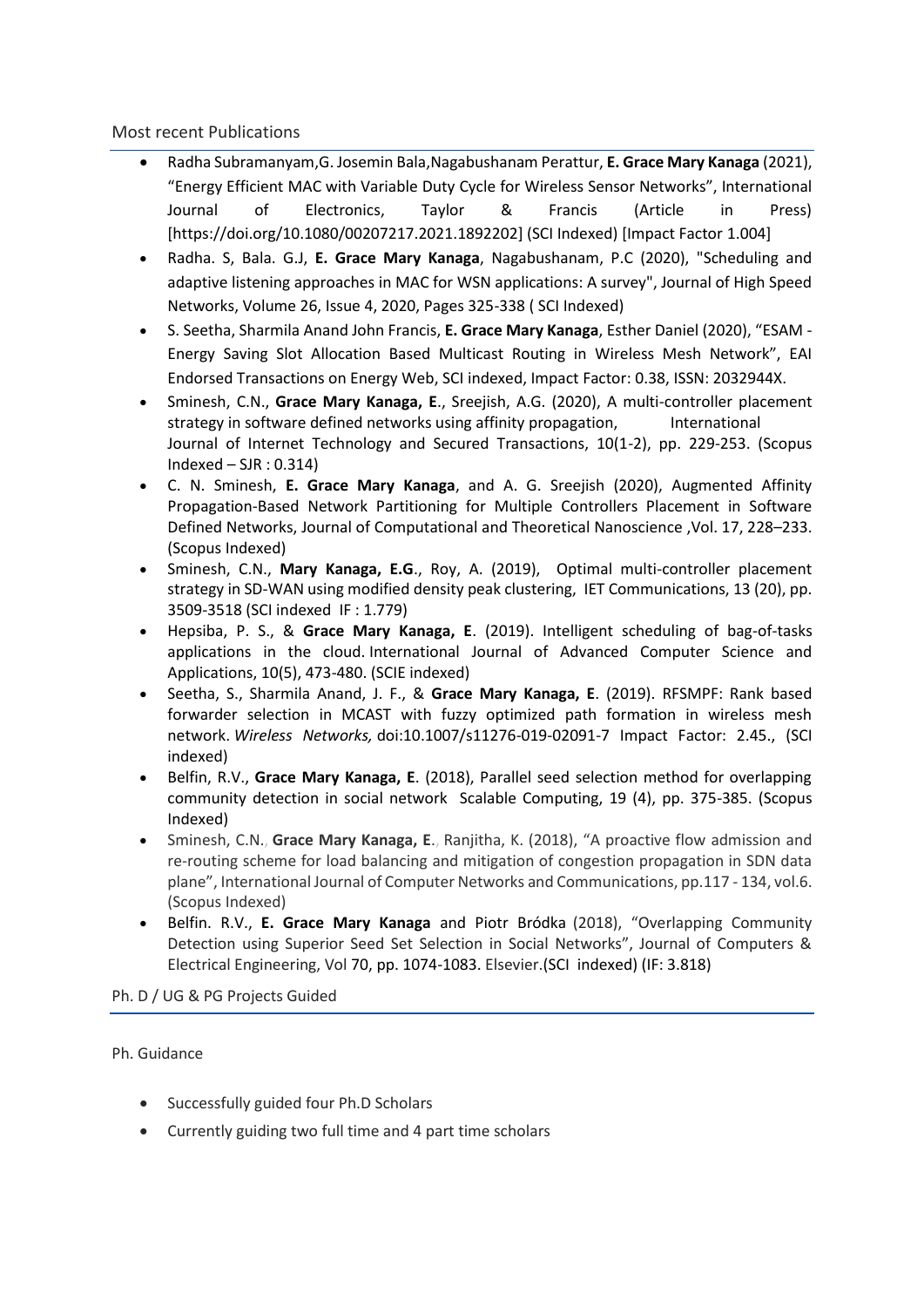#### **UG & PG** Projects Guidance

Guided more than 50 PG and UG projects in the following domains

- Evolutionary Optimization Techniques
- Intelligent Agents Computational Intelligence
- Distributed Systems
- Image Processing
- Mobile Computing
- **•** Brain Computer Interface
- Big data Analytics

Memberships in Professional societies

- $\bullet$  Member of CSI 0072873
- Member of IADIS 20090137
- Member of IEEE 92177445
- Member of ASDF 4357700016860829
- Member of MIR Lab (Machine Intelligence Research Lab)

#### **Significant achievements:**

#### **Funded Project:**

Title: T-285: Design and Development of an Adaptive Brain Computer Interface (BCI) based Assistive Tool for Paralytic People Funding Agency: DST- ICPS Sanctioned Amount : **Rs. 38, 84,372** Duration : 3 years Status : On-going

#### **Awards :**

- Received "The Best Computer Science Faculty Award" for the year 2013 by ASDF.
- Received "Innovative Professional Award" from Society of Professional Engineers, 2016
- Received "National Young Leaders Programme Award" from Ministry of youth affairs and sports, NSS Regional Directorate Chennai for the outstanding contribution of community service through NSS, 2017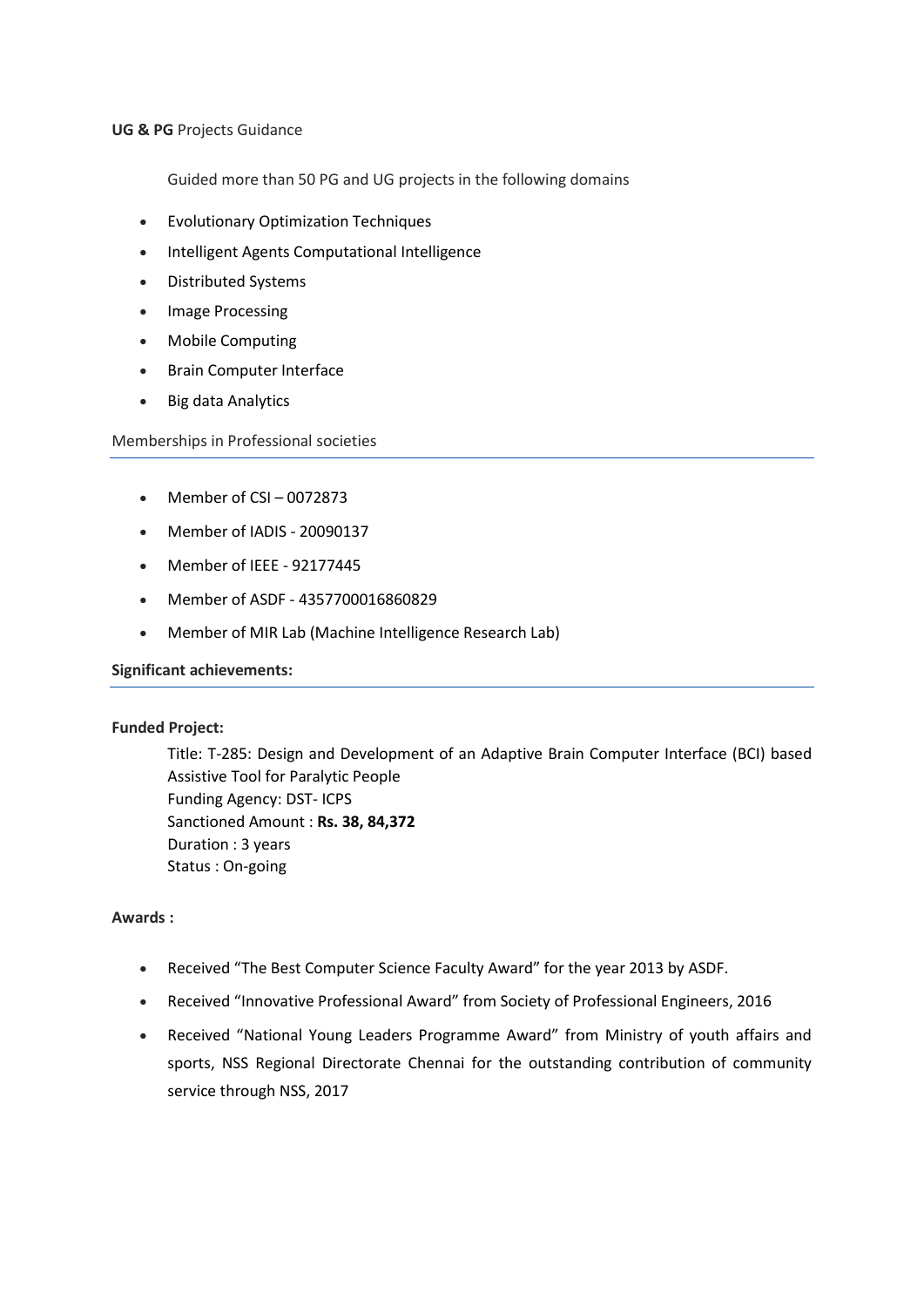#### **Other Accomplishment**

- Serving as a member in Governing council of Nehru Institute of Engineering and Technology, Coimbatore from 18th January 2016.
- Serving as a member in Academic council of Kalaignar Karunanidhi College of Engineering, Coimbatore from 2015
- Served as a BOS member in Jothi Nivas College , Bangalore

#### **JOURNAL AND CONFERENCE REVIEWER**

- Reviewed Papers in various International Conferences
- Reviewer of the international journal Physica , Elsevier Publication
- Reviewer of the international journal, "Mathematical Problems in Engineering", Hindawi Publishing Corporation
- Reviewer with the Indian Journal of Science and Technology
- Reviewer of the international journal, " Journal of Scheduling", Springer
- Reviewer of DEXTRA -National Symposium 2005
- Editorial Advisory Board for *"Handbook of Research on Network Security Attacks and Counter Measures"*, IGI Global
- Co-Editor for the CSE News Letter

#### **CONFERENCE SESSION CHAIR, RESOURCE PERSON AND INVITED TALKS**

- Invited talk on , " SVM and Neural Networks" in the DST-ICPS sponsored three days National workshop on Intelligent Automation through Machine Learning conducted on 27-12-2020 at GNIT, Hyderabad.
- Invited talk on, "Cybercrime & Forensics" in the ICSSR Sponsored One-Day National Seminar on "Digital Cyber Security Forensics – Issues and Challenges" is held on 02-12-2019 at Sankara Campus
- Invited talk on, "AI for Societal Welfare" in the IBM Meet up conducted on 12-10-2019 at Karunya City Centre.
- Invited talk on, " Big Data Analytics and NoSQL Databases" in the DST sponsored two weeks FDP on Data Science and Big Data Analytics conducted during June 10<sup>th</sup> to 23<sup>rd</sup> at SRM- Easwari Engineering College, Chennai.
- Track Chair of Cloud and Data Analytics in the International conference on Big Data and Cloud Computing, April 2017
- Invited talk on " Cloud Sourcing and Agent Development using JADE" in the QIP short term course on Next Generation Computing conducted by CSE Department of Coimbatore Institute of Technology, Coimbatore during 28 - 4- 2017
- Invited talk on "Data Science and Big Data and Analytics" in the workshop conducted by Jeyaraj Annapackiam College of Engineering, Nazareth during 23-6-17.
- Invited talk on " Open source Software Tools for Big Data Analytics ", in the FDP Conducted by Government Engineering College, Trissur, 13-7-2016